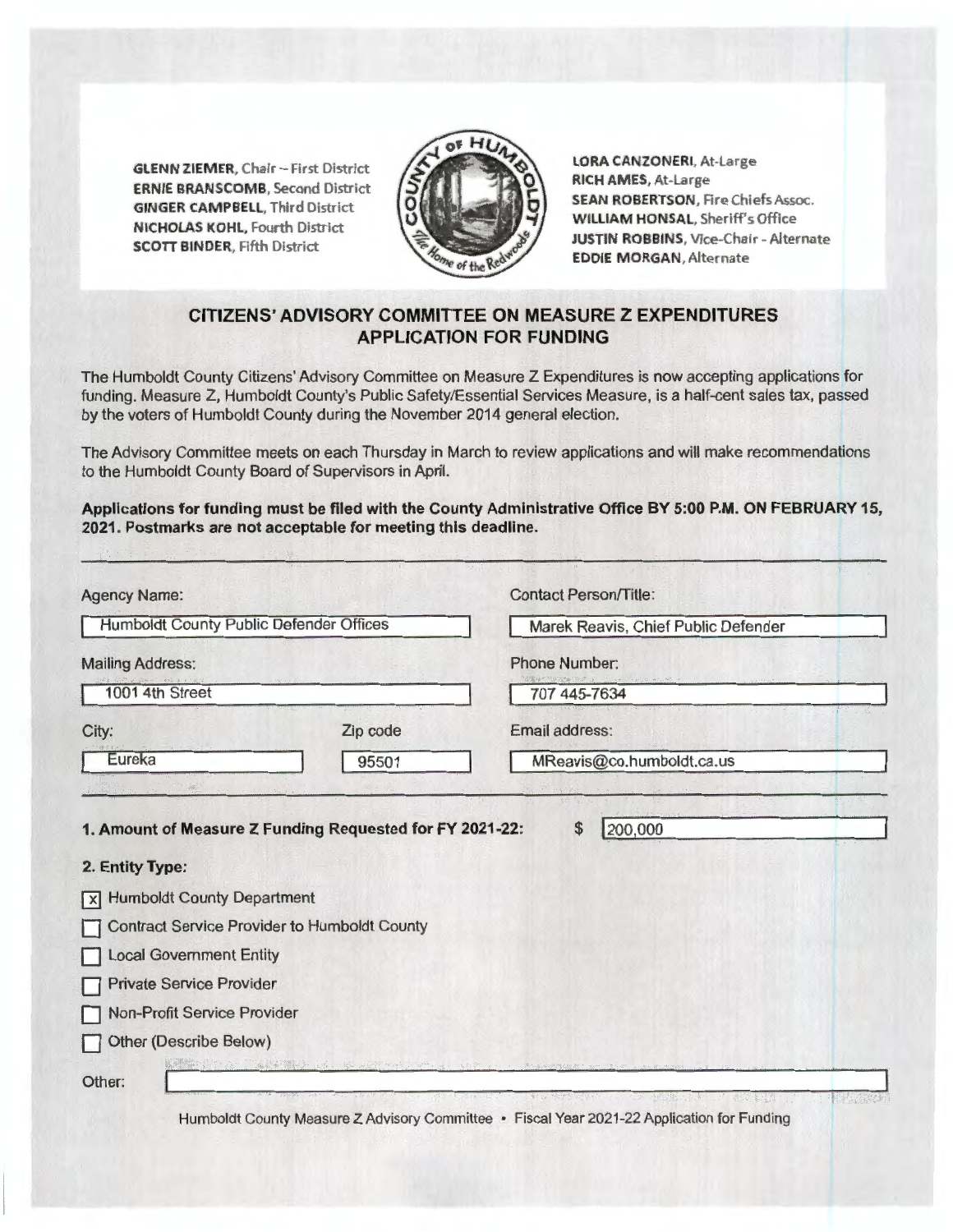**3. Describe how the scope of your proposal fits the intent of Measure Z. Specifically, how will it maintain and improve public safety and essential services, as described on the previous page? (750 character limit)** 

The Humboldt County Public Defender Office ("PD") provides essential county services by representing individuals who cannot afford to hire an attorney. These essential services are officially referred to as Indigent Defense Services.

The Sixth and Fourteenth Amendments to the United States Constitution require that a person who is accused of an offense that carries jail as a possible punishment and who cannot afford to hire his own attorney is entitled, in both federal and state courts, to have an attorney provided at government expense to defend him against that prosecution. The United States Supreme Court said this is a state obligation, but left it to each state to decide how to carry out the provision of the constitutional right to counsel. Tn California, each County is required to provide effective indigent defense services.

## **4. Please provide a brief description of the proposal for which you are seeking funding. (1500 character limit)**

The County of Humboldt has two offices that provide indigent defense services: The Public Defender Main office and the Conflict Counsel office. Although Conflict Counsel is formally a branch of the Public Defender department, each office operates autonomously with separate staff as required to maintain an ethical wall between the offices. The only shared activity between the offices is administrative oversight and services.

Both PD offices utilize case management software to track case management activities, including court dates, for all client files. The software allows multiple staff to access a case file simultaneously without the need to locate a traditional "paper file" that can easily be misplaced or is unavailable as needed. ln addition, client files can be accessed by authorized personnel remotely allowing attorneys and investigators to access client files in court or as needed.

Currently, support staff download data from the court- two times per day, to then re-enter the data manually into the Public Defender and Conflict Counsel's case management software. With an average of nearly 7,000 cases appointed by the courts each year, in addition to cases that remain open for multiple years, the data entry required to maintain and update the PD offices' case management database is tremendously time-consuming. Unfortunately, due to limited staffing and resources, information contained in the case management software is often out of date or inaccurate. For example, it is extremely difficult to accurately determine the caseload for each attorney as there is usually a large backlog of closed files waiting to be processed. When there is a staff vacancy, support staff are forced to enter minimal data in order to process new cases, creating an additional backlog.

In order to improve efficiency, accuracy, and the long-term costs of manually entering and scanning critical data from the courts, the Public Defender is proposing a project to integrate the PD office's case management software, eDefender, with court's case management software, eCourt. Journal Technologies, who supplies and supports eDefender and eCourt case management software, specifically designed the software modules to integrate with each other.

The Public Defender has begun discussions with Journal Technologies regarding the integration of eDefender and eCourt. These discussions are preliminary and we have yet to receive a cost estimate; however, we estimate the cost of the project to be between \$250,000 and \$300,000. The PD strongly believes the benefits of integration will far exceed the cost; through increased efficiency and the elimination of extra-help employees dedicated to updating the case management software, and by redirecting permanent staff from data-entry to direct client services. In order to fund this project, we are requesting a one-time allocation from Measure Z proceeds in the amount of \$200,000.

Humboldt County Measure Z Advisory Committee • Fiscal Year 2021-22 Application for Funding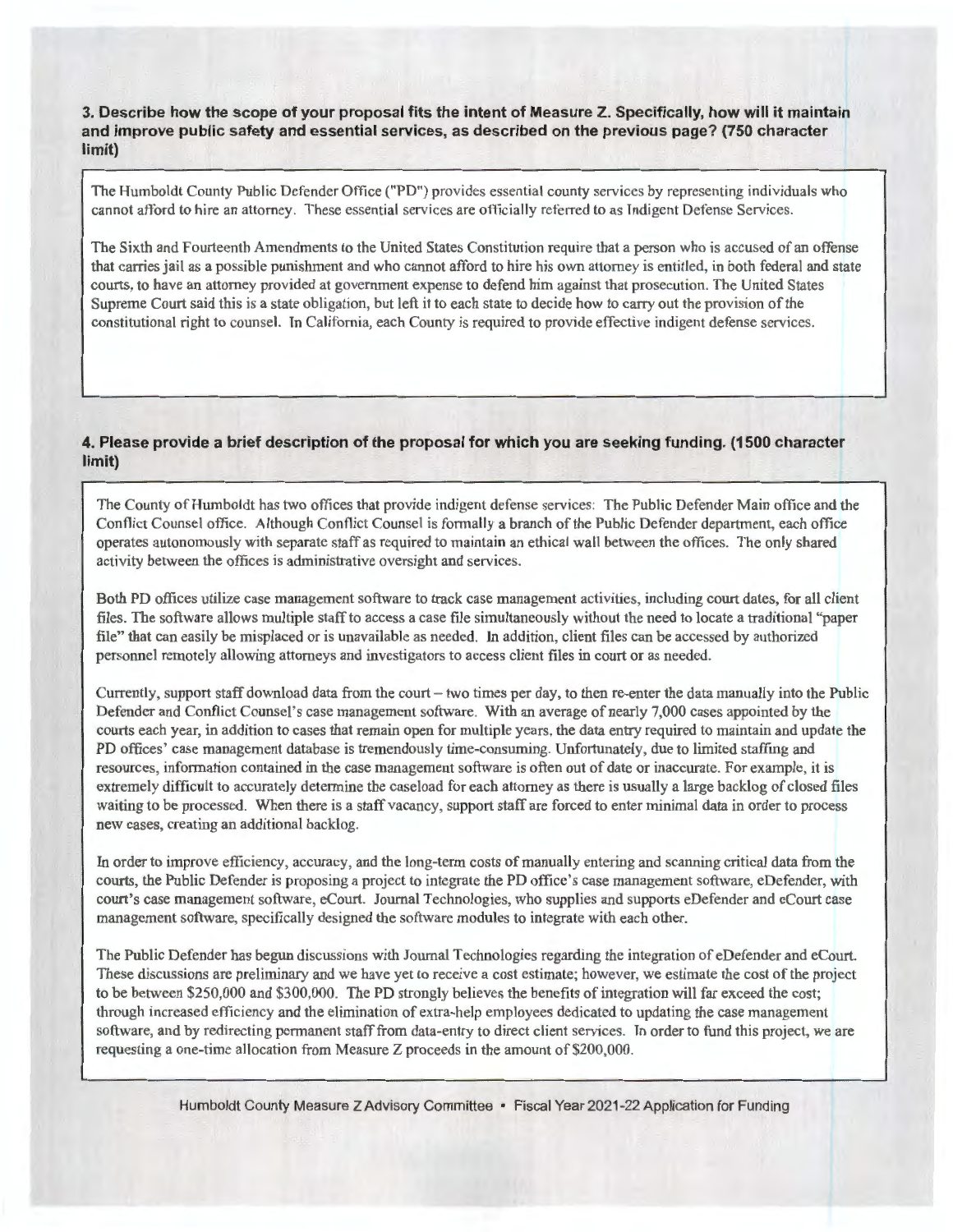**5. How have you developed a plan for sustainability, including diversification of funding sources, for your proposal to carry on without reliance on future Measure Z funds? (750 character limit)** 

Yes. The additional costs of this project will be funded through departmental cost saving measures and a small grant of \$26,000.

**6. If this request is for the continuation or expansion of an existing program/service, what is the current source of funding for that program/service? (500 character limit)** 

n/a

**7. If you are awarded Measure Z funds, how do you plan to leverage these funds to secure additional grants, contributions or community support? (500 character limit)** 

The Public Defender office continues to seek additional funding sources which are limited. Most recently, the PD submitted a grant proposal that will provide \$26,000 towards this project. In addition, the PD intends to continue searching for additional funding opportunities, including small community grants.

Humboldt County Measure Z Advisory Committee • Fiscal Year 2021-22 Application for Funding